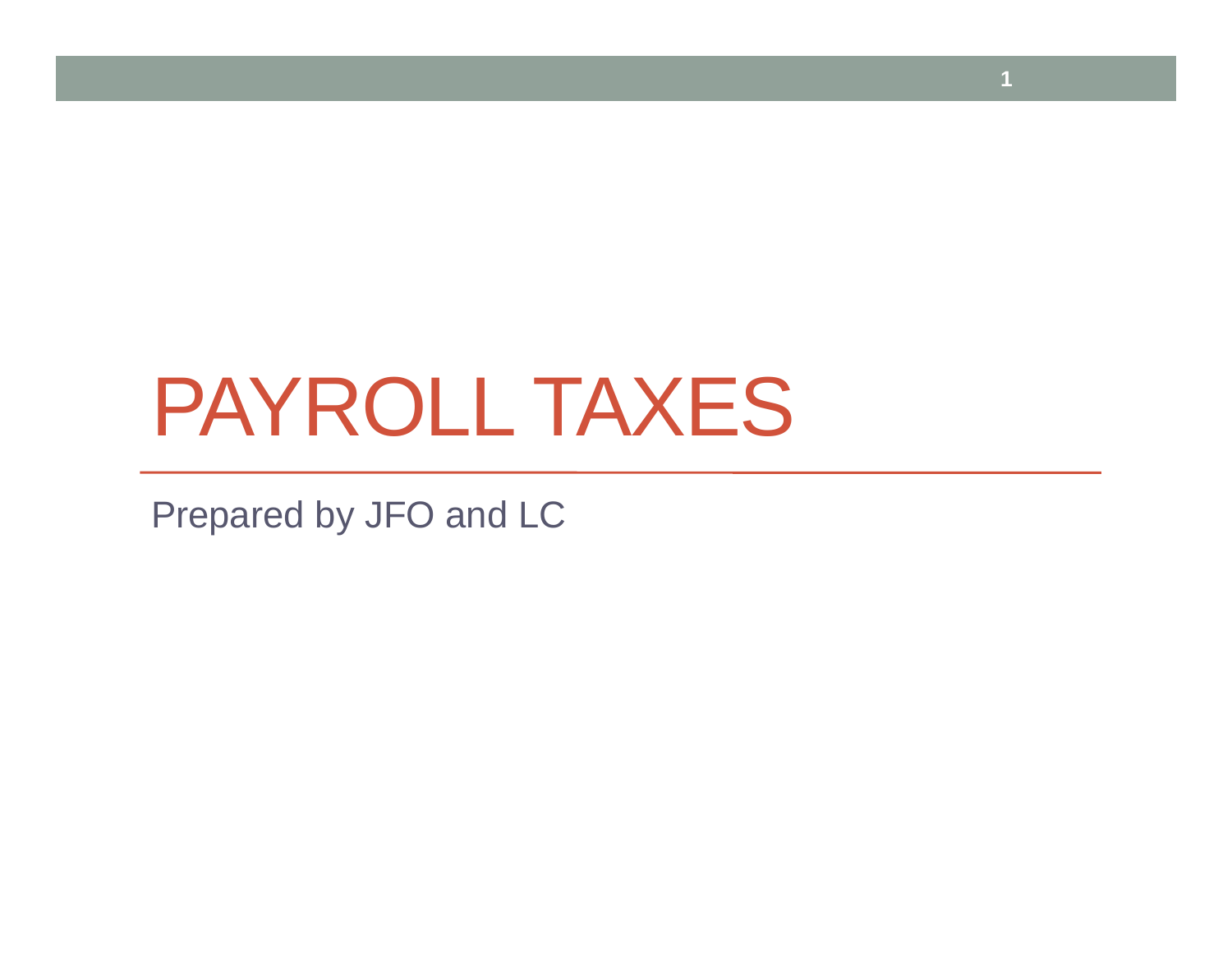# Federal Payroll Taxes

FICA (Federal Insurance Contributions Act)

**Social Security** (OASI: Old Age, Survivors & Disability Insurance)

- 6.2% Employer share
- 6.2% Employee share
- Capped at \$117,000 (2014) Maximum contribution from each \$7,254

#### **Medicare**

- 1.45% Employer share
- 1.45% Employee share
- All wages
- Total =  $15.3\%$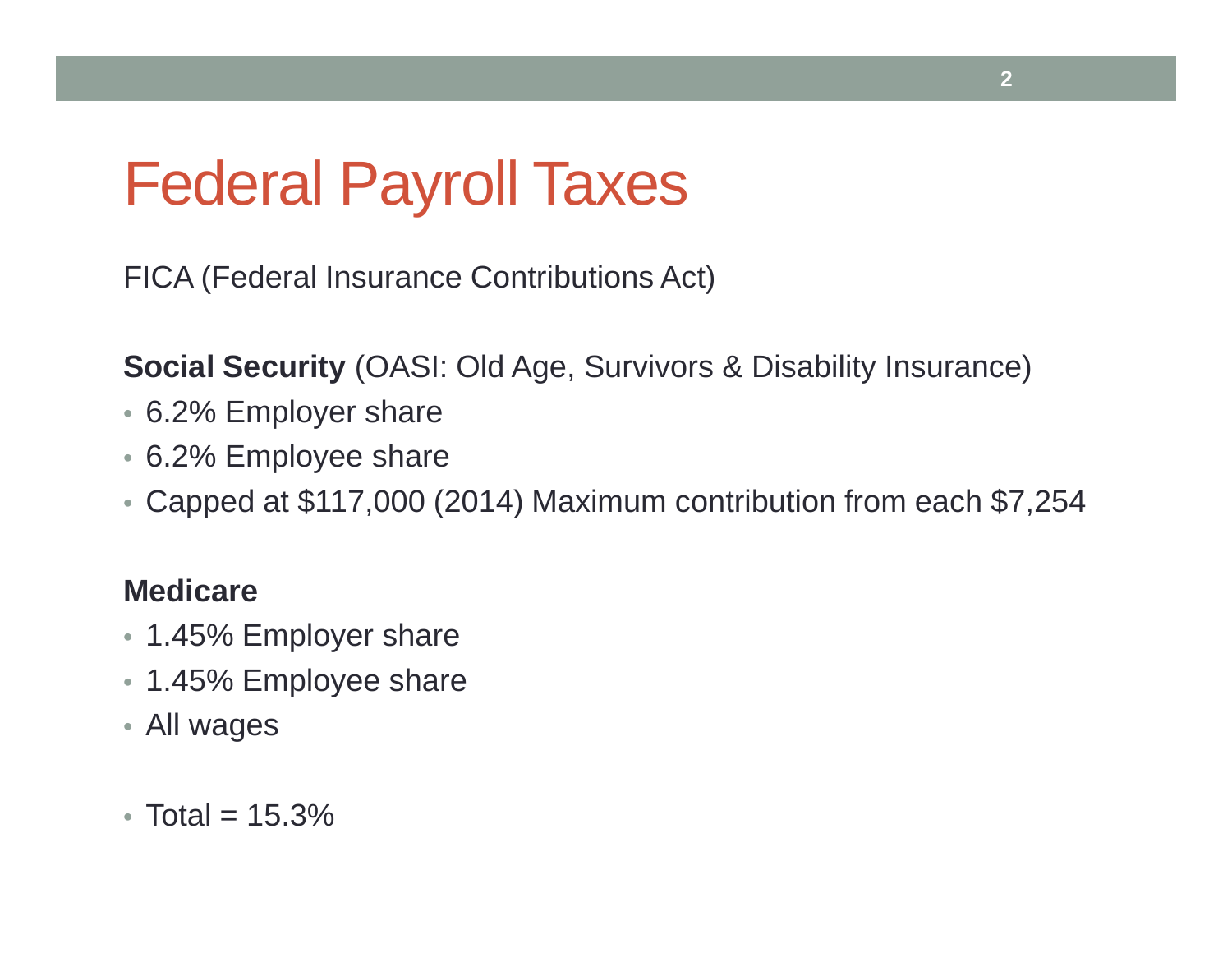### Effective Rate of Federal Payroll Taxes

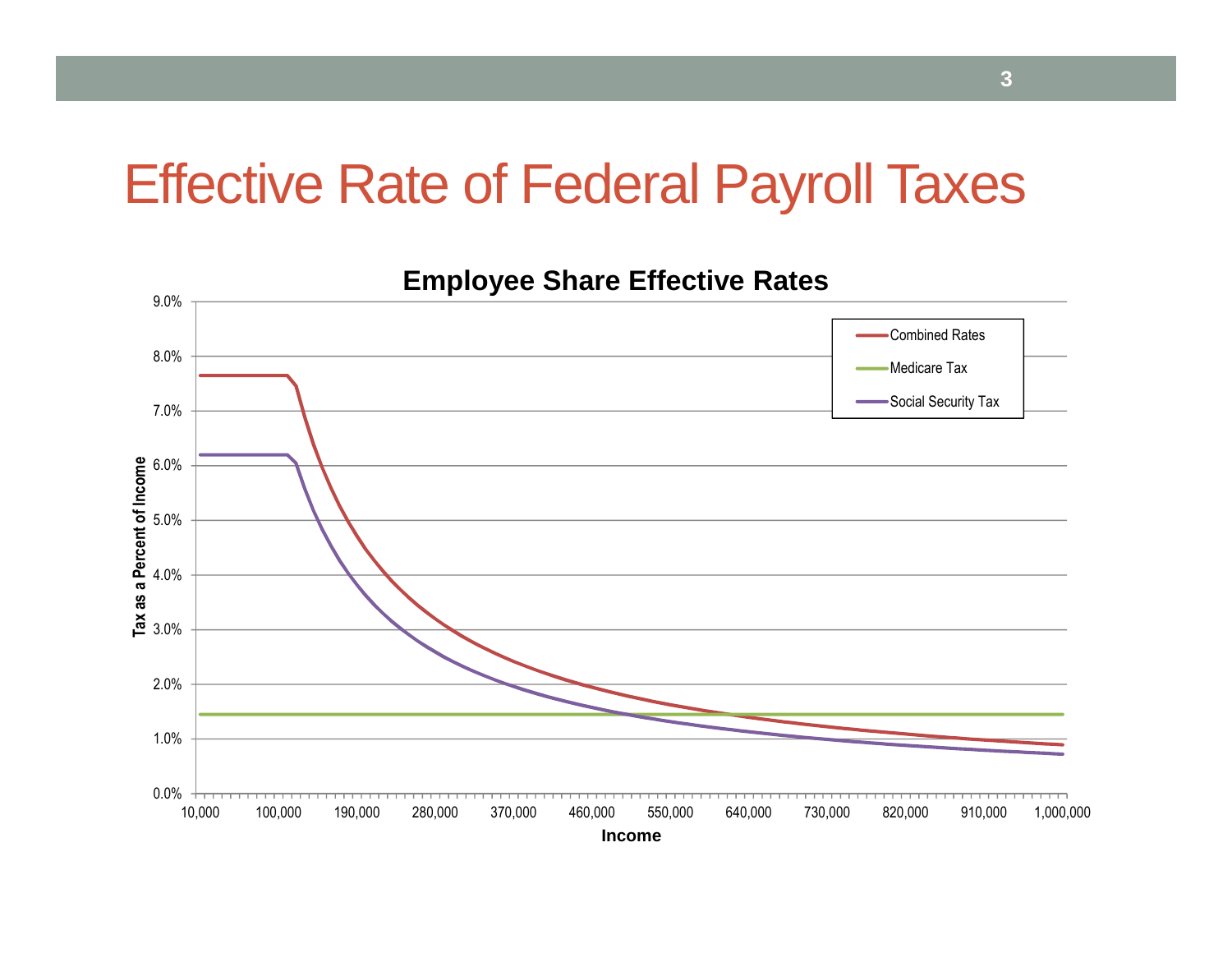## Employment Exemptions

- temporary foreign agricultural workers
- child under age 18 working for his/her parents
- on a foreign ship/aircraft outside the US by non-US citizens for a non-US employer
- students who are enrolled for the school if not "career employees" (excludes Medical Residents)
- work for a foreign government or an international organization
- student nurses
- resident Aliens or Nonresident Aliens under F,J,M or Q visa
- small fishing boat crews (<10) that receive a share of the catch and less than \$100 cash compensation
- domestic service by someone under age 18 if not principal occupation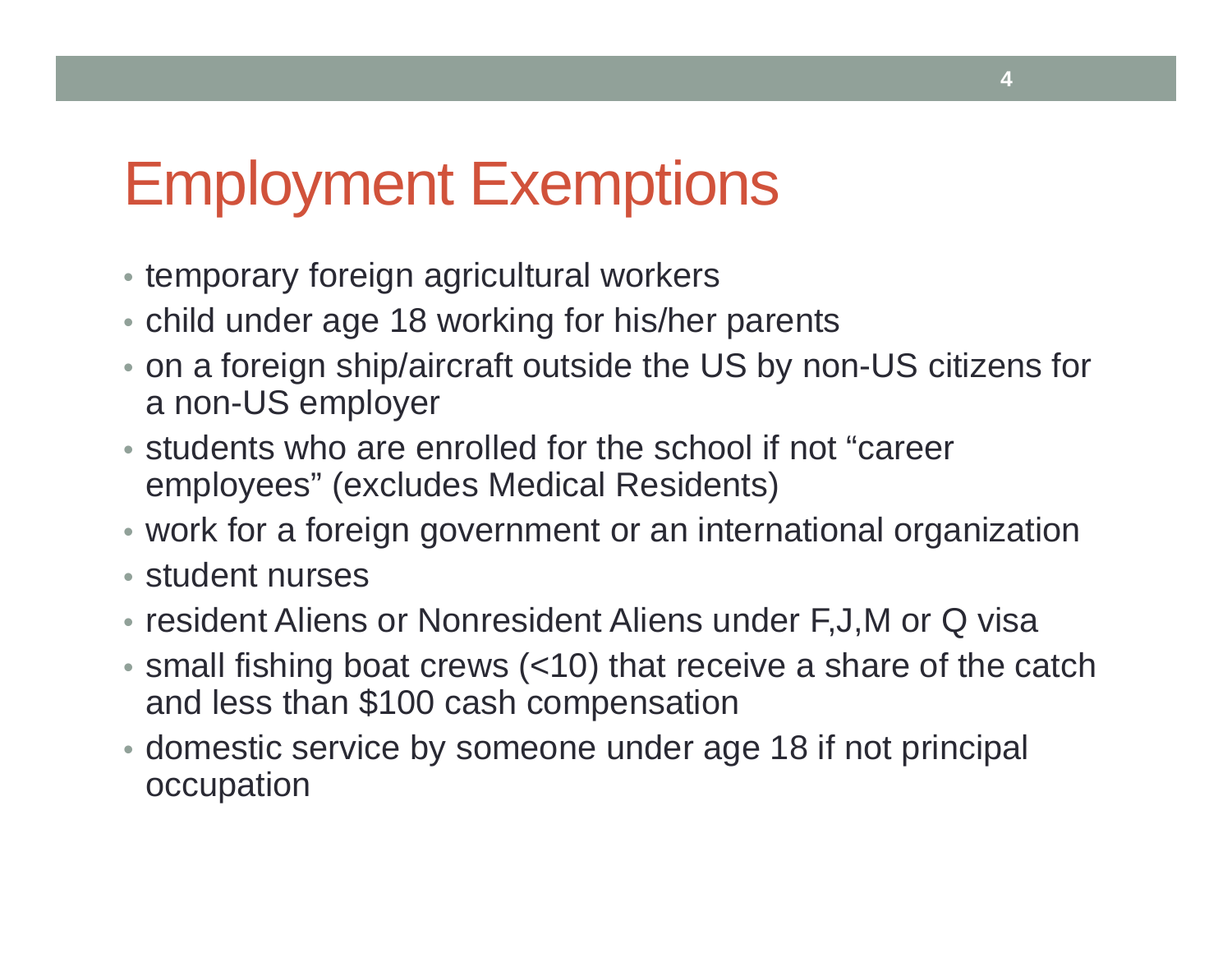### Self Employed

#### **Schedule SE – Self Employment Tax**

• 15.3% multiplier is applied to 92.35% of the business's net earnings from self-employment. (The difference – 7.65% is half of the 15.3% and makes the calculation fair in comparison to that of regular employees.)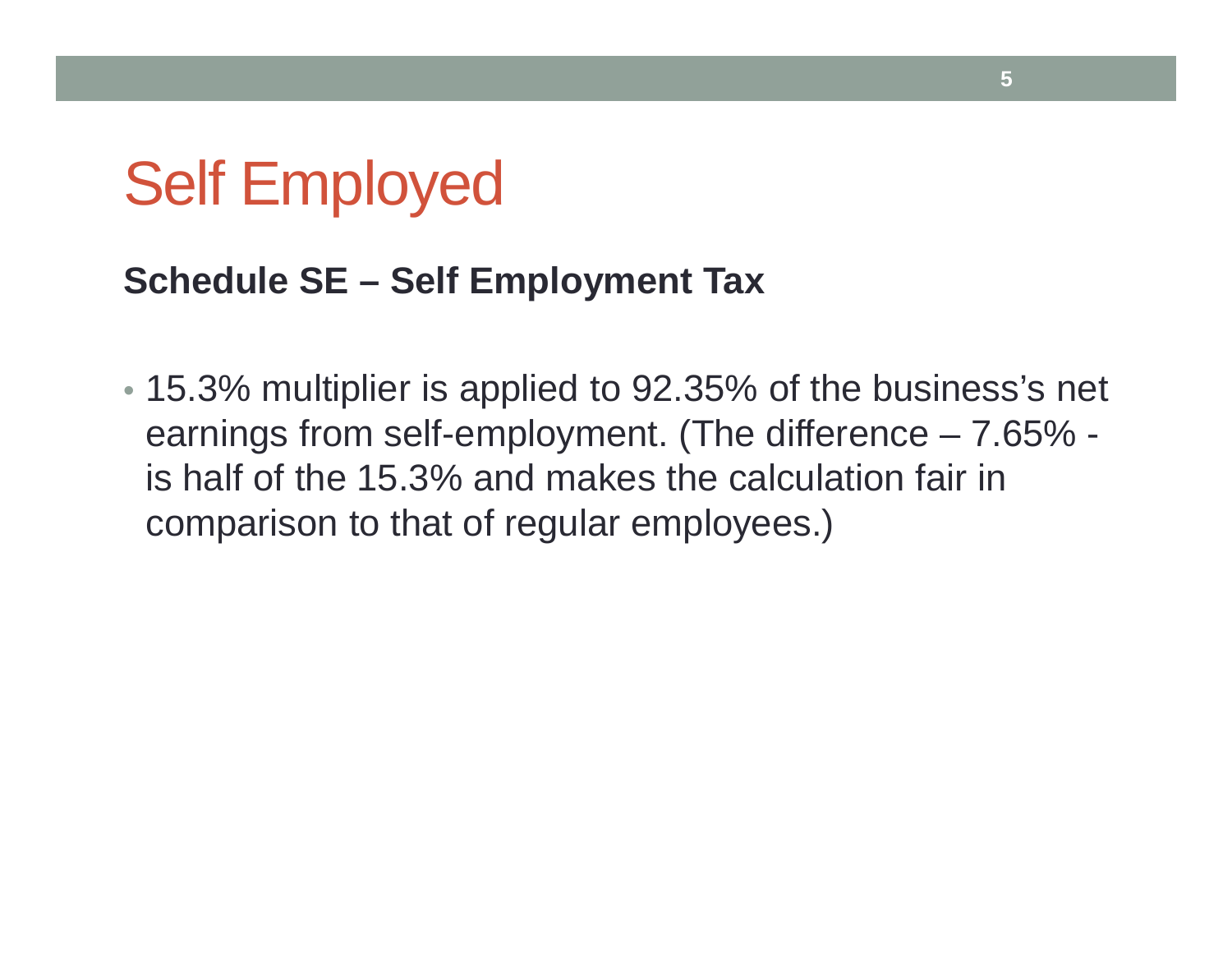## Other State-Level Payroll Taxes

- Oregon Transit District Tax
- State Disability Insurance Law Contributions **California** New Jersey New York Rhode Island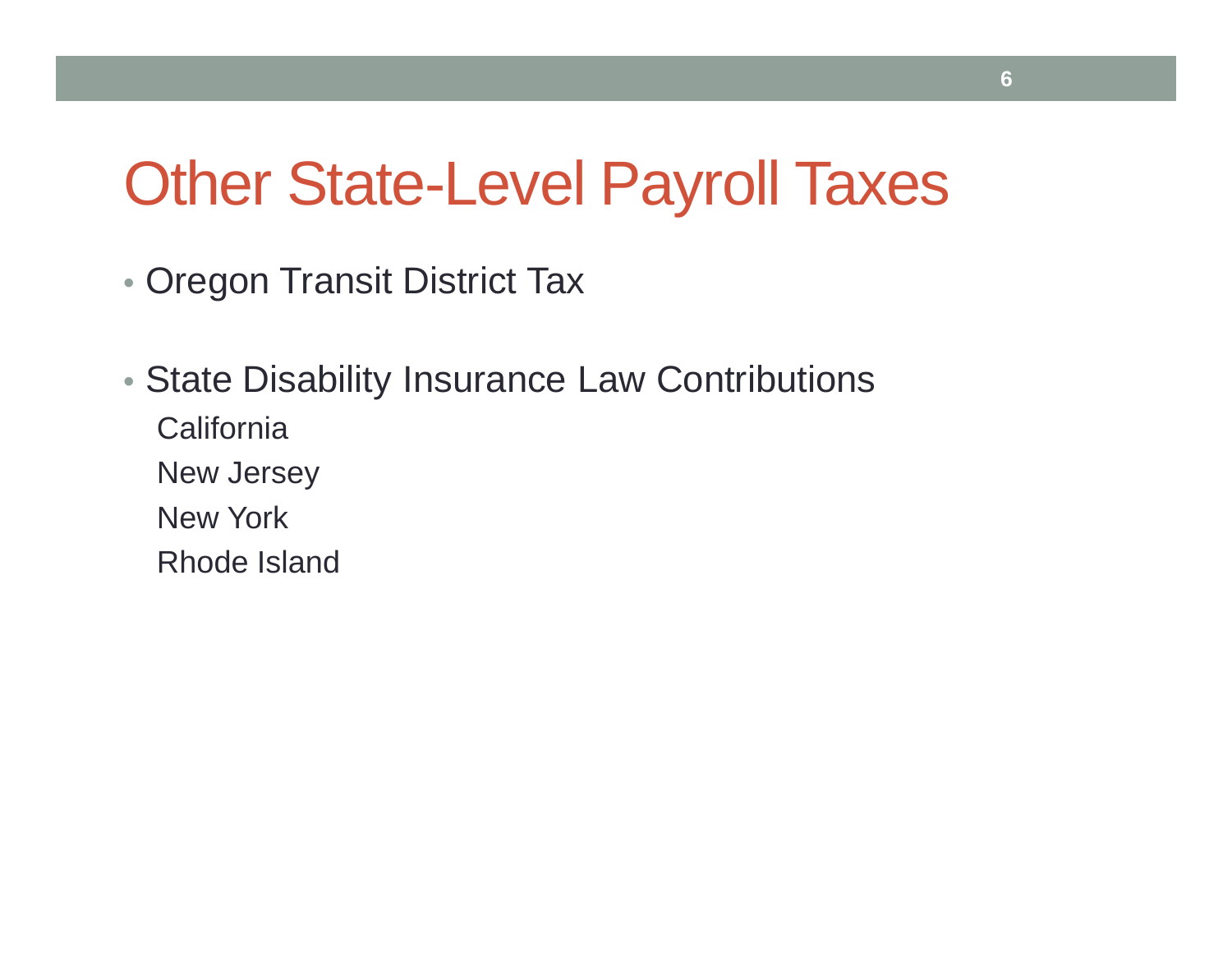### Oregon Transit District Tax: Overview

- ORS 267.385 authorizes a "mass transit district" to impose a payroll tax on employers and self-employed individuals.
- Amount of tax is limited:
	- For Employers: Not more than .08% of wages paid.
	- For Employees: Not more than .08% of the individual's net earnings from self-employment.
- The Tri-County Metropolitan Transportation District (TriMet) and the Lane County Mass Transit District (LTD) are the two districts that currently impose the tax, which is administered by the Oregon Department of Revenue.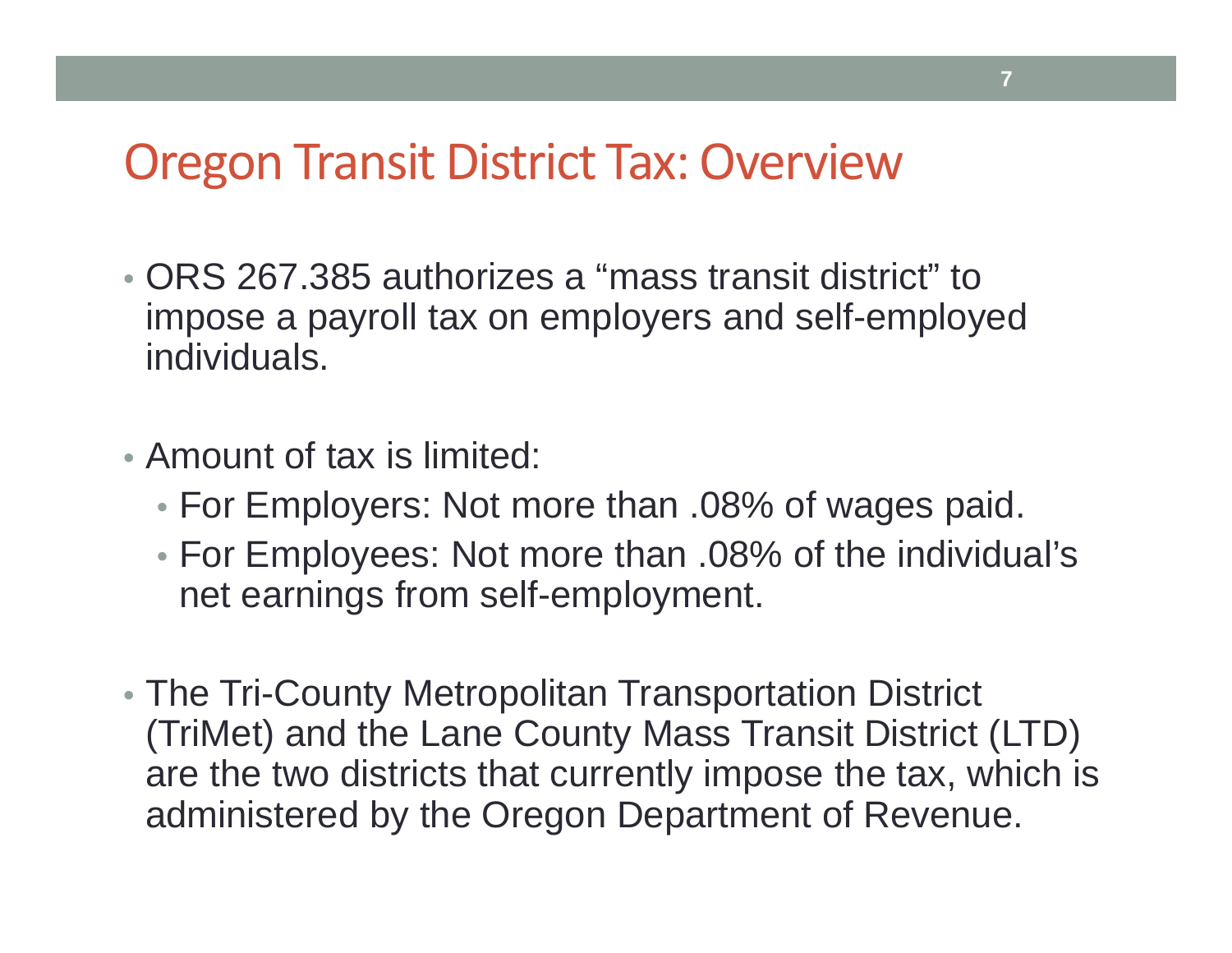### Oregon Transit District Tax: Definitions

- The payroll tax is imposed on any "employer" for wages paid to any "individual", and on any "individual" with net earnings from self-employment.
- Definitions of "employer" and "individual" do not reference residency.
- Definition of "wages", however, does not include remuneration paid to *individuals performing services outside the district.*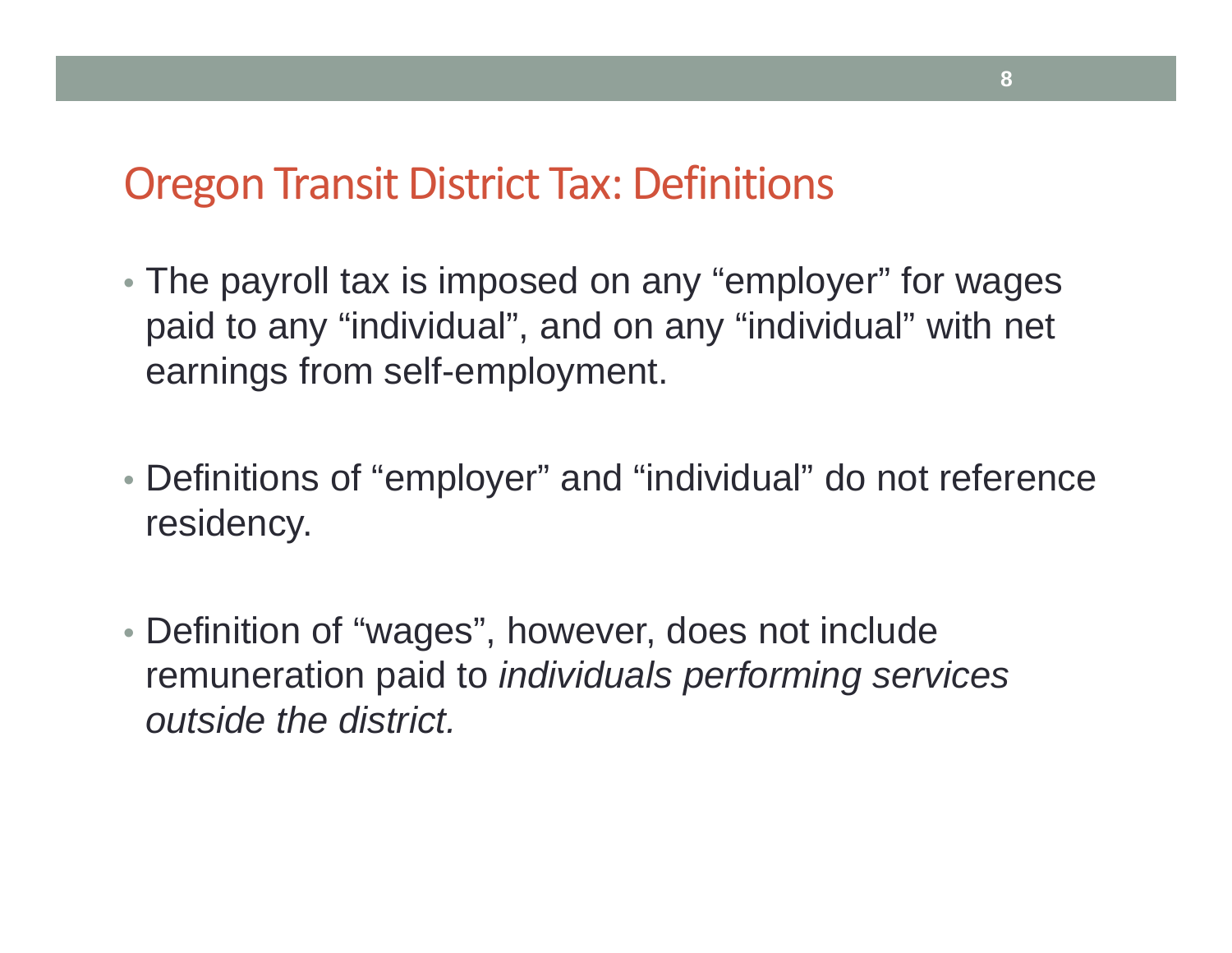### Oregon Transit District Tax: Cross-Border Application

Payroll tax imposed on employers for all individuals earning wages within the mass transit district:

- In-state employers must pay taxes on wages for resident and non-resident employees for services performed within the district.
- Out-of-state employers must pay taxes on wages earned by individuals within the district.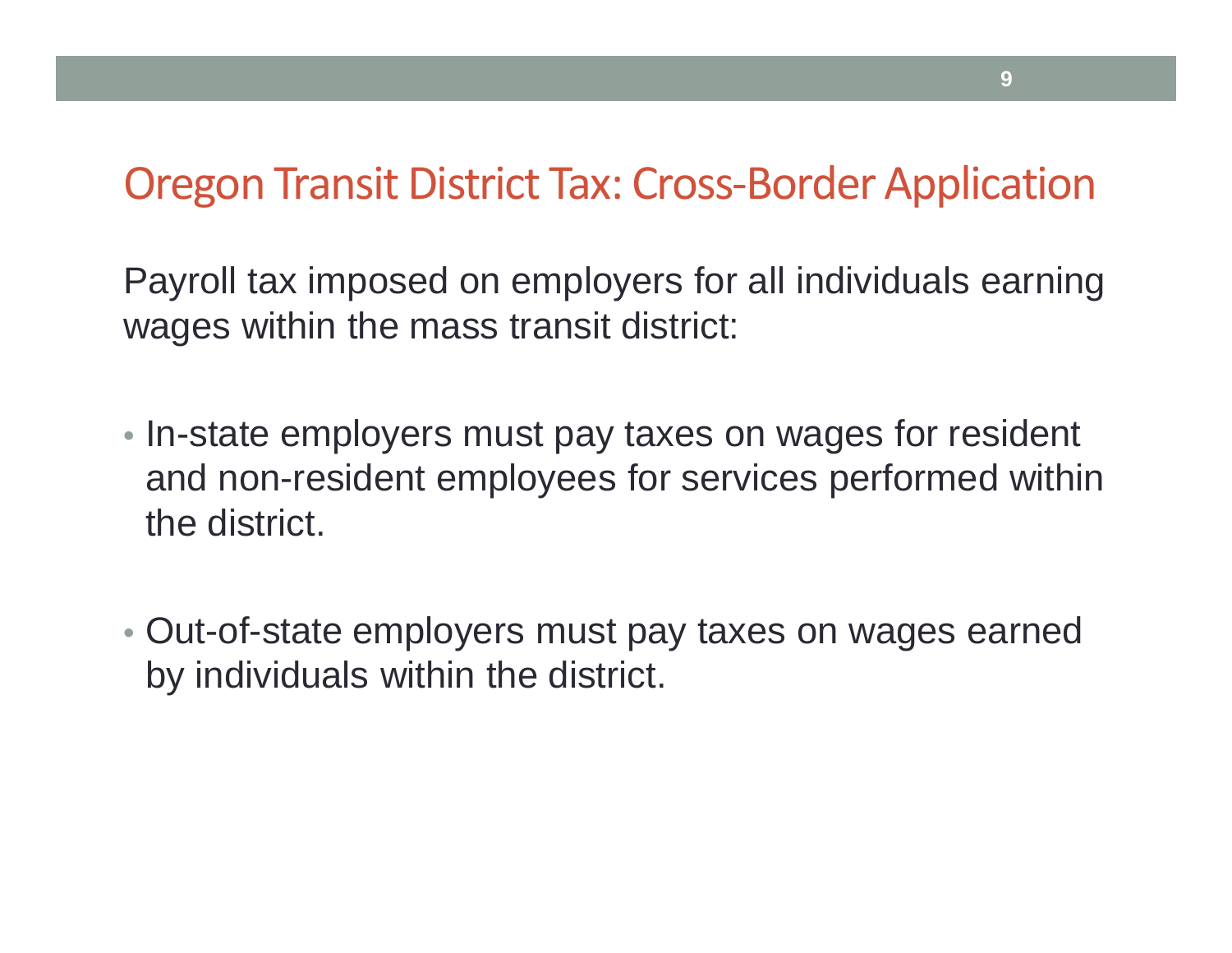### State Disability Insurance Laws: Overview

- Six states have statutorily required employers to provide disability benefits coverage to employees for an off-the job injury or illness.
	- CA, HI, NJ, NY, Puerto Rico, and RI
- Benefits are temporary and are meant to provide cash benefits to replace, in part, wages lost due to injuries or illnesses that do not arise out of or in the course of employment.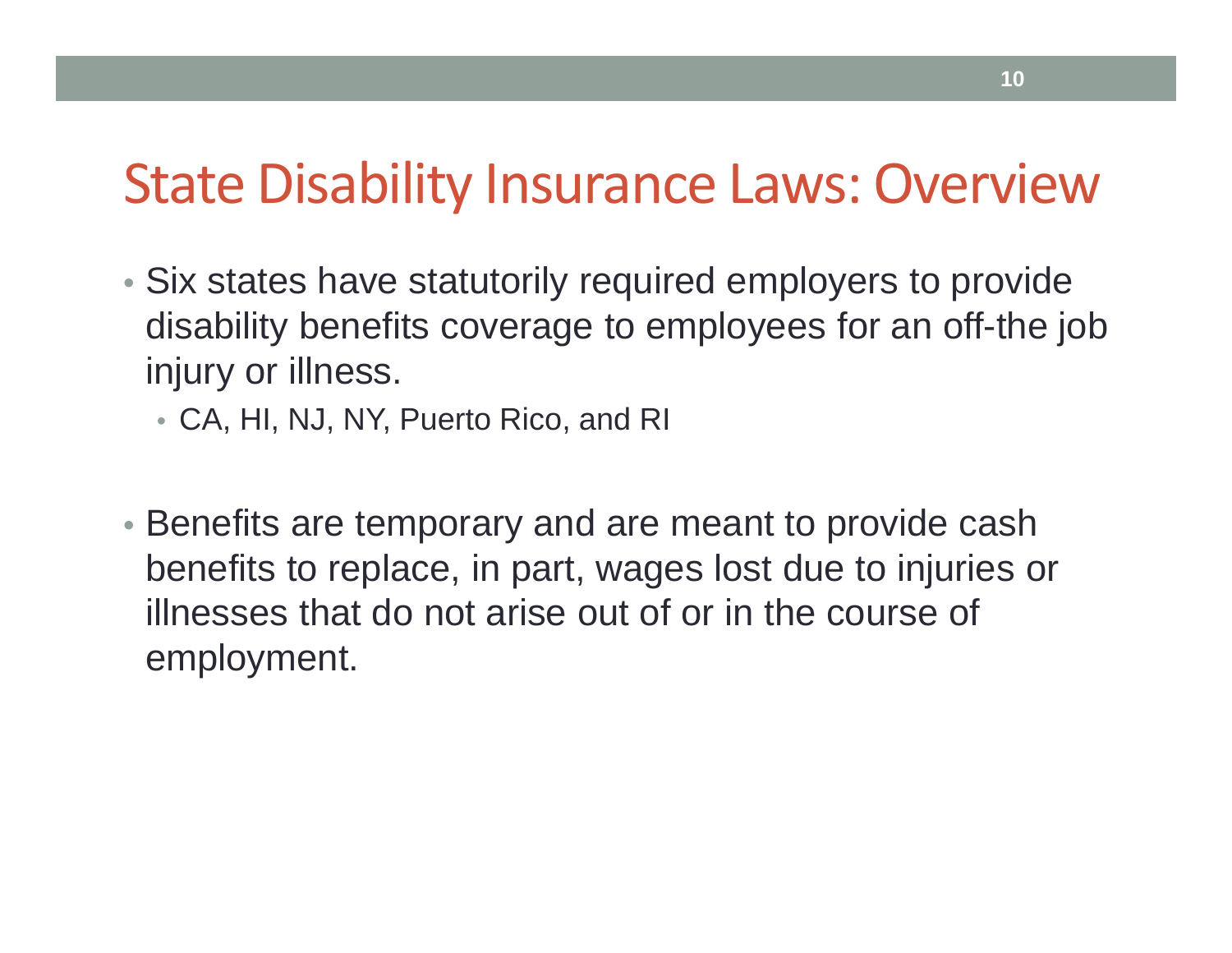### State Disability Insurance Laws: Contributions

The four border states (CA, NJ, NY and RI) with disability insurance laws fund these programs through a combination of employer and employee payroll contributions:

- California:
	- Employer Share: Non-mandated
	- Employee Share: 1% of wages (maximum contribution= \$1,016.36)
- New Jersey:
	- Employer Share: Varies from 0.10% to 0.75% (contribute between \$31.50 and \$236.25 on the first \$31,500 earned by each employee)
	- Employee Share: .0038% of the first \$31,500 earned (maximum contribution=\$119.70)
- New York:
	- Employer Share: Balance of cost over amount of employee contribution
	- Employee Share: .5% of weekly wages (maximum contribution  $= $.60$  per week)
- Rhode Island:
	- Employer Share: Non-mandated
	- Employee Share: 1.2% of first \$62,700 earned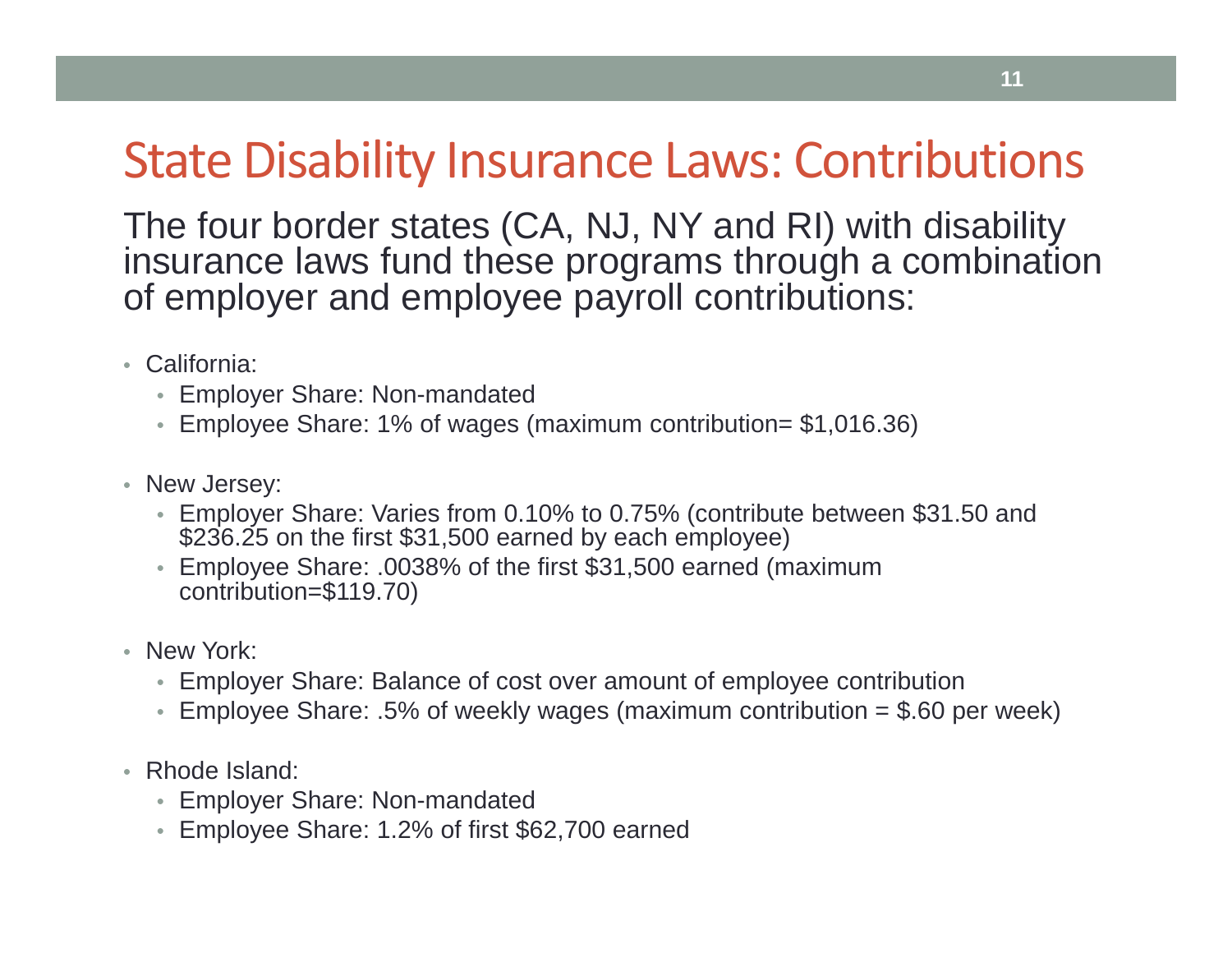#### State Disability Insurance Laws: Cross-border Application

- Cross-border application of disability insurance law is the same in all four states:
	- An individual is covered if engaged in "employment" within the state.
	- Definition of "employment" for disability insurance laws is based on definition used in unemployment compensation laws.
- These tests are already used in Vermont in the unemployment compensation context (*See* 21 V.S.A. 3101)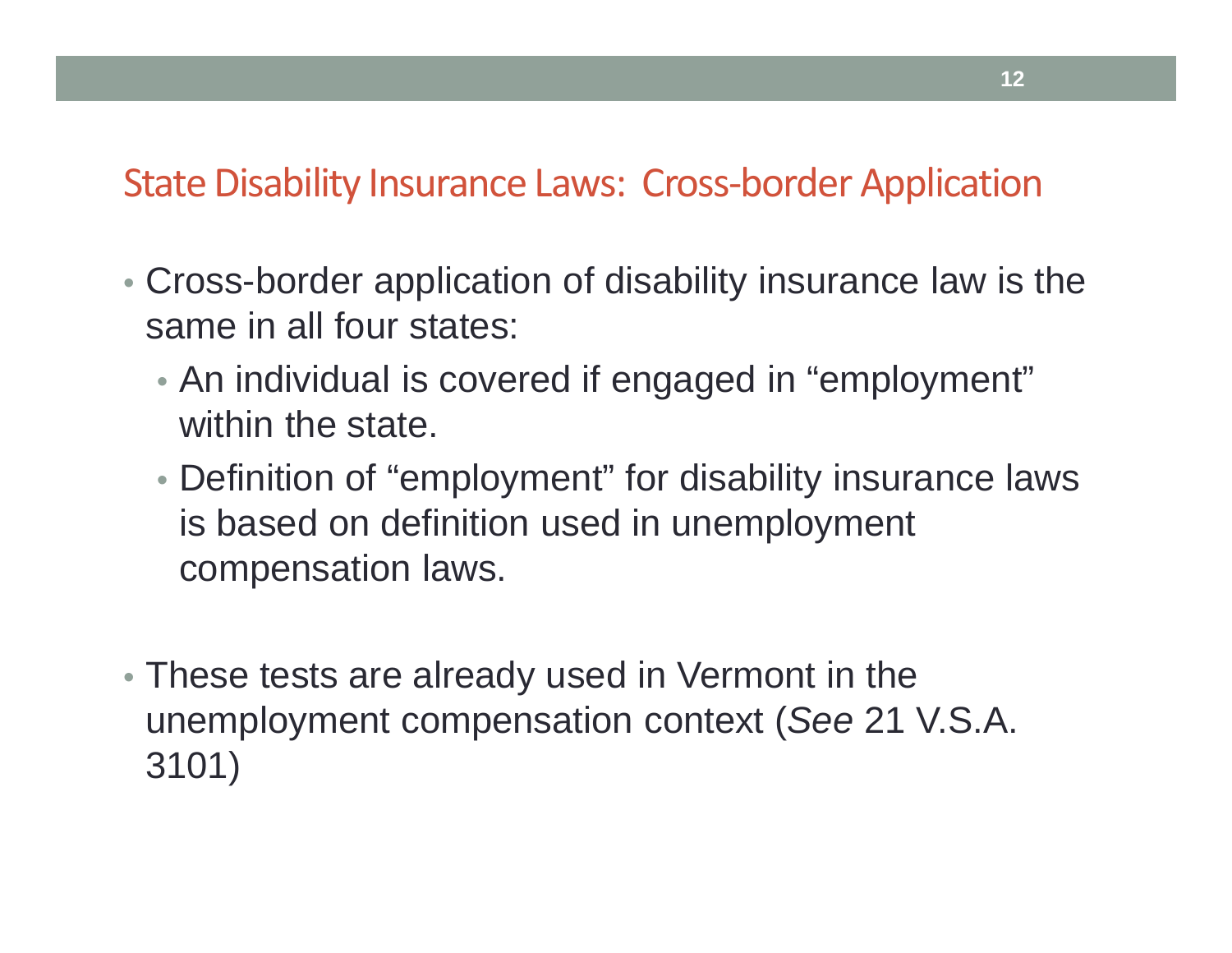#### State Disability Insurance Laws: Cross-border Application

Test for "employment" of out-of-state residents: An individual is covered:

- if the individual's service is localized in the state, meaning:
	- the service is performed entirely within the state; or
	- the service is performed both within and outside the state, but the service performed outside the state is incidental to the individual's service within the state.

#### OR

- if the service is not localized in any state but the individual's base of operations is in the state.
- if no base of operations, then if the place from which service is directed to or controlled is in the state.

#### OR

• if the individual's base of operations or place from which such service is directed or controlled is not in any state in which some part of the service is performed, then if the individual is a state resident.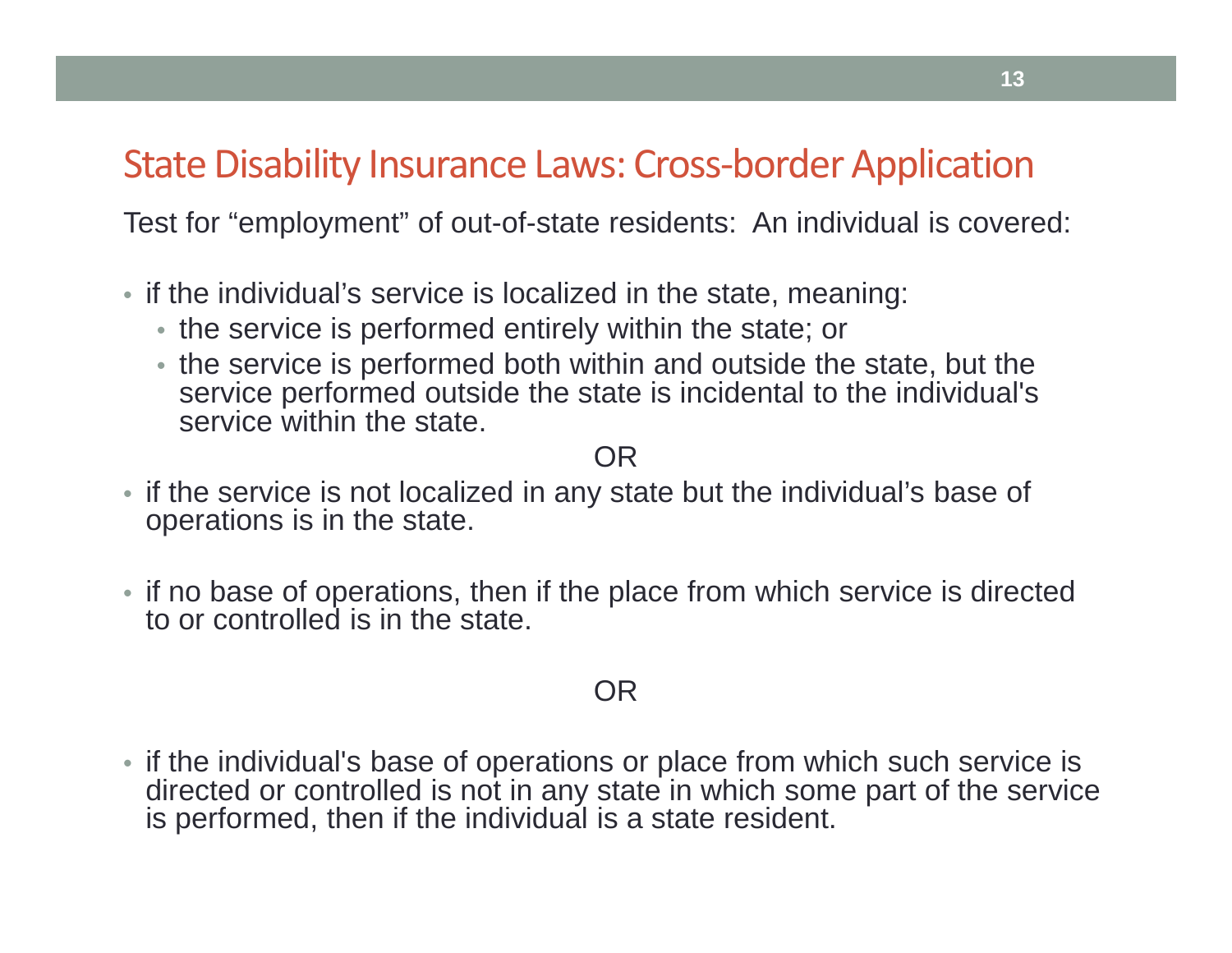# Vermont Payroll Data

#### **Quarterly Census of Employment and Wages**

Vermont Department of Labor (DOL)

Data for "covered employers" only – e.g. businesses subject to Vermont's Unemployment Compensation Law **Includes:**

- Private for-profit businesses with 1 or more employees
- Federal, state and local government employees
- Non-profit, religious, charitable or educational firms with at least 4 employees
- Farms employing 10 or more workers
- Private homes employing domestics
- Exempt firms who voluntarily elect coverage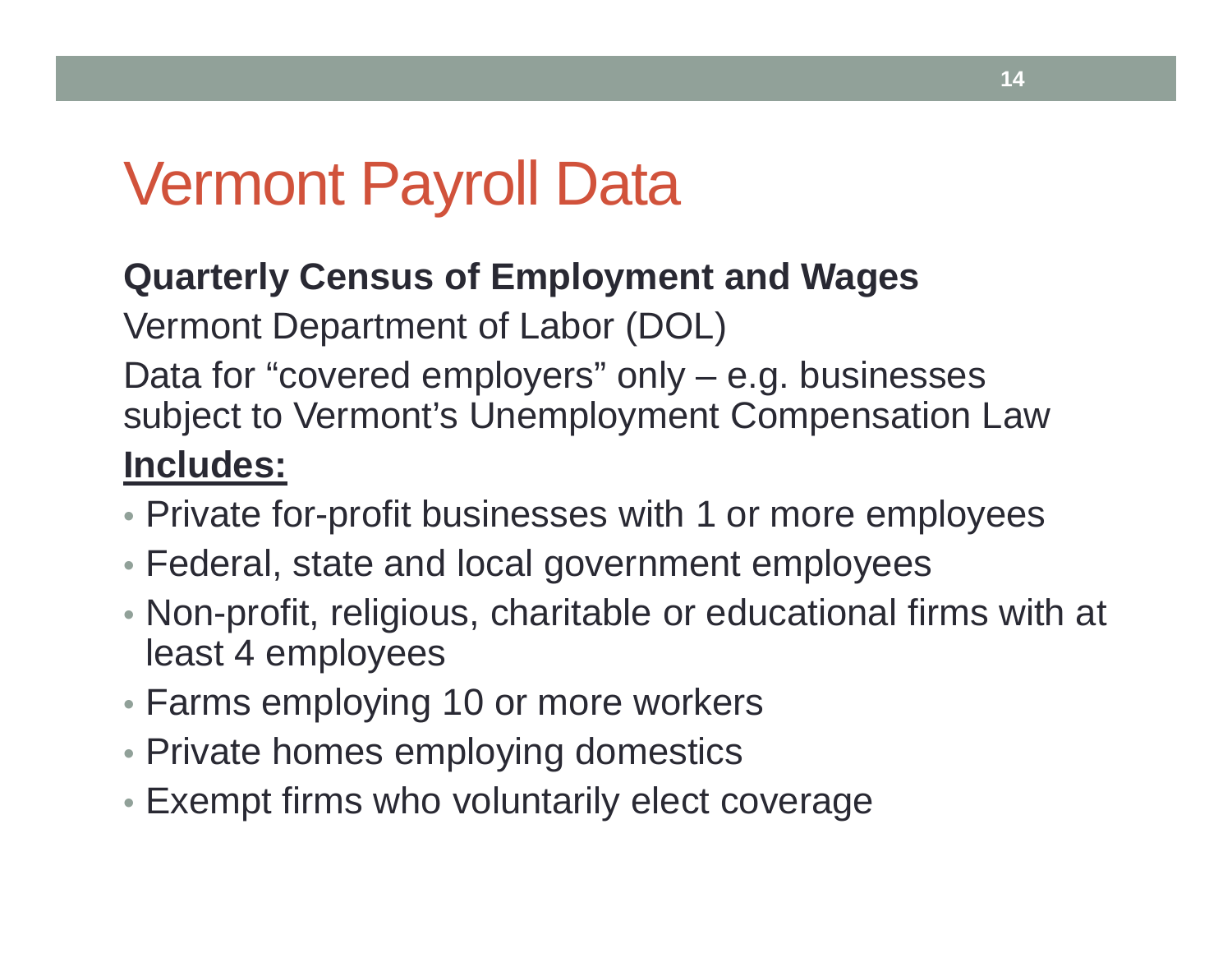# QCEW Definition continued

### **Excludes:**

- Self-employed
- Most farms (fewer than 10 employees)
- Some non-profits (less than 4 employees)
- Churches
- Railroads (covered by the railroad UI system)
- Elected officials
- Officers and family members of sole props & partnerships
- Student workers in work-study or academic program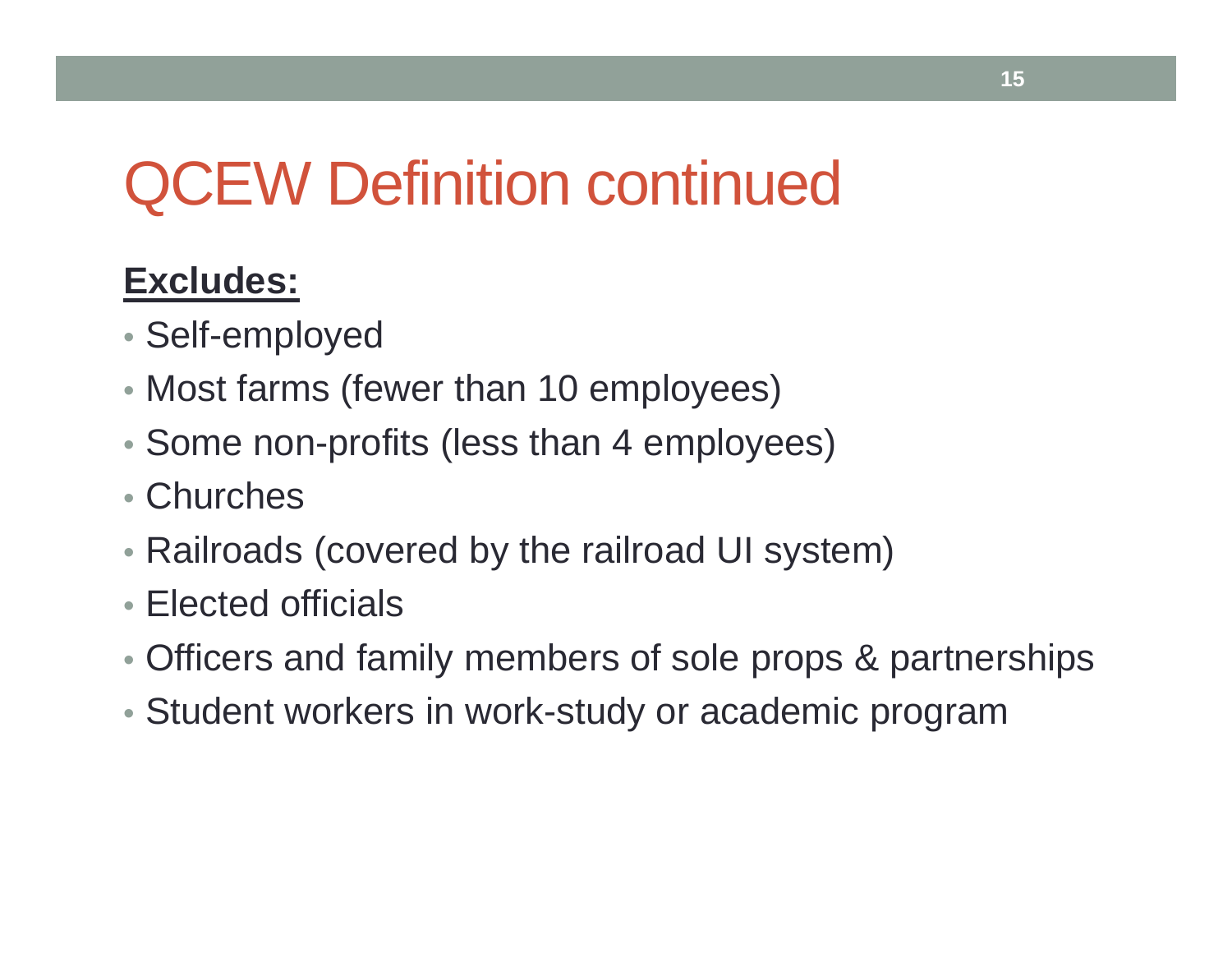## CY 2012 Vermont Payroll Data

Total Payroll  $= $12.3$  billion Federal government  $= $430.8$  million \$11.7 billion base payroll approximately Represents approximately 360,000 unique SSNs

```
Self Employment – estimates only
SE income = $916.4 million
# of self employed in VT = 44,325
```
 $= $13.2$  billion base Compare to \$17.1 billion resident VT AGI in TY 2012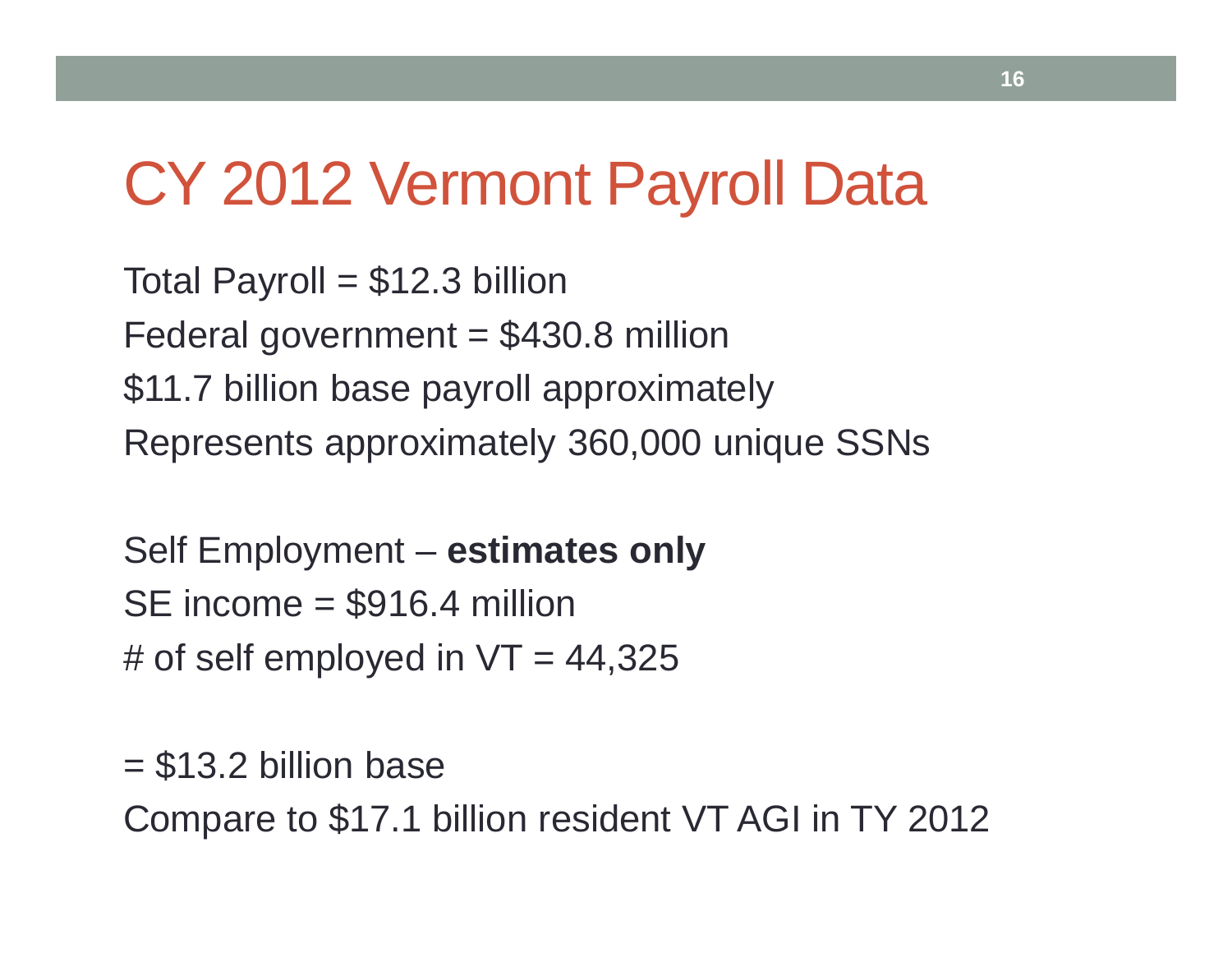## Distribution of Vermont Payroll

|                                              | CY 2012 Payroll Data by SSN |                 |
|----------------------------------------------|-----------------------------|-----------------|
|                                              | Amount                      |                 |
| <b>Annual Wage</b>                           | # UI-SSN                    | <b>Tot Wage</b> |
| A: 0 - 25,000                                | 184,664                     | 1,705,417,813   |
| B: 25,001 - 50,000                           | 101,270                     | 3,686,449,504   |
| $C: 50,001 - 100,000$                        | 59,995                      | 4,000,945,739   |
| $D: 100,001 - 200,000$                       | 11,293                      | 1,466,543,787   |
| $E: 200,001 +$                               | 2,650                       | 865,514,378     |
| <b>Grand Total</b>                           | 359,872                     | 11,724,871,221  |
|                                              | <b>Percent of Total</b>     |                 |
| <b>Annual Wage</b>                           | # UI-SSN                    | <b>Tot Wage</b> |
| A: 0 - 25,000                                | 51%                         | 15%             |
| $B: 25,001 - 50,000$                         | 28%                         | 31%             |
| $C: 50,001 - 100,000$                        | 17%                         | 34%             |
| D: 100,001 - 200,000                         | 3%                          | 13%             |
| $E: 200,001 +$                               | 1%                          | 7%              |
| <b>Grand Total</b>                           | 100%                        | 100%            |
| Source: Department of Labor                  |                             |                 |
| <b>Economic and Labor Market Information</b> |                             |                 |
| <b>Wage Records</b>                          |                             |                 |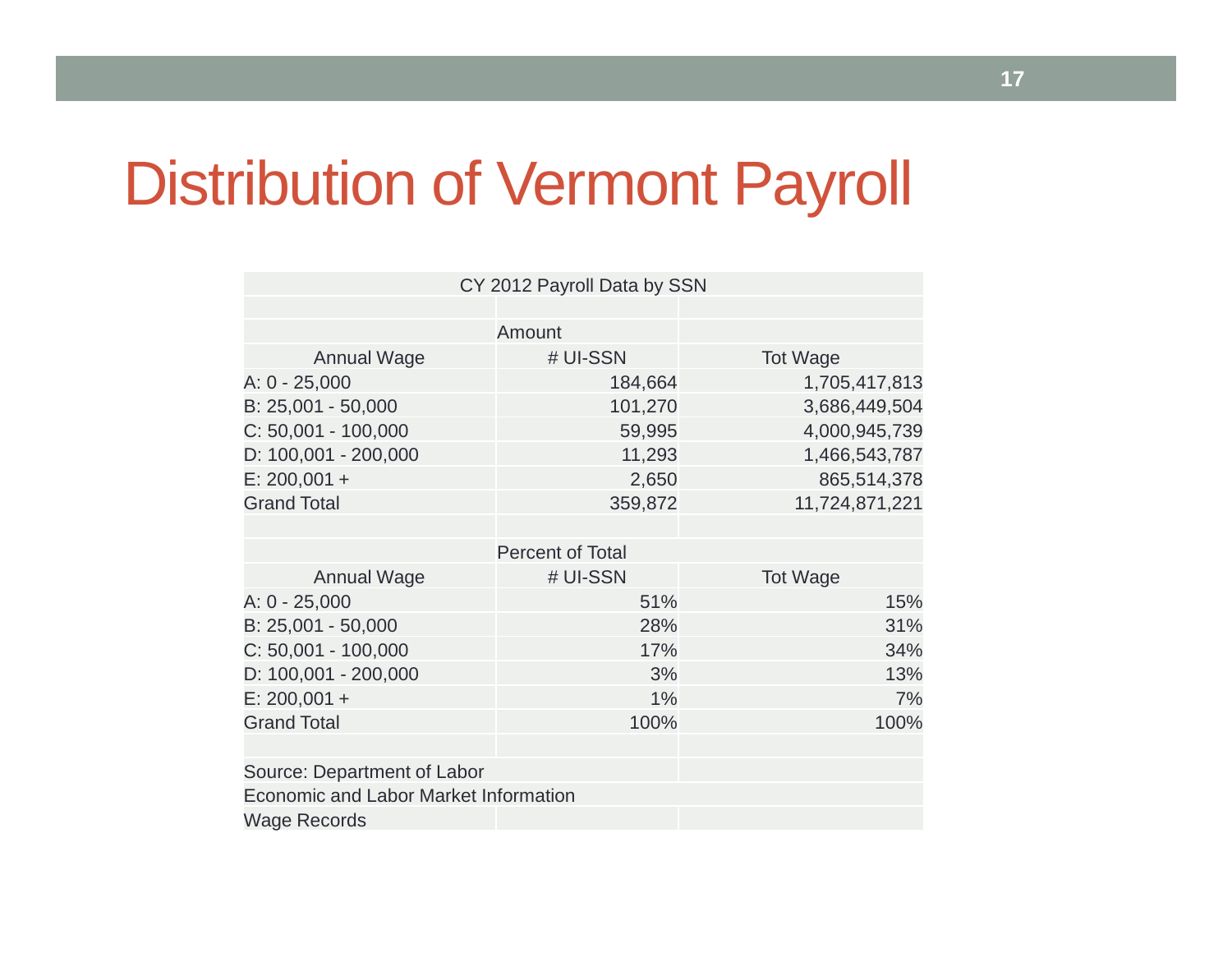### Distribution of Vermont Payroll